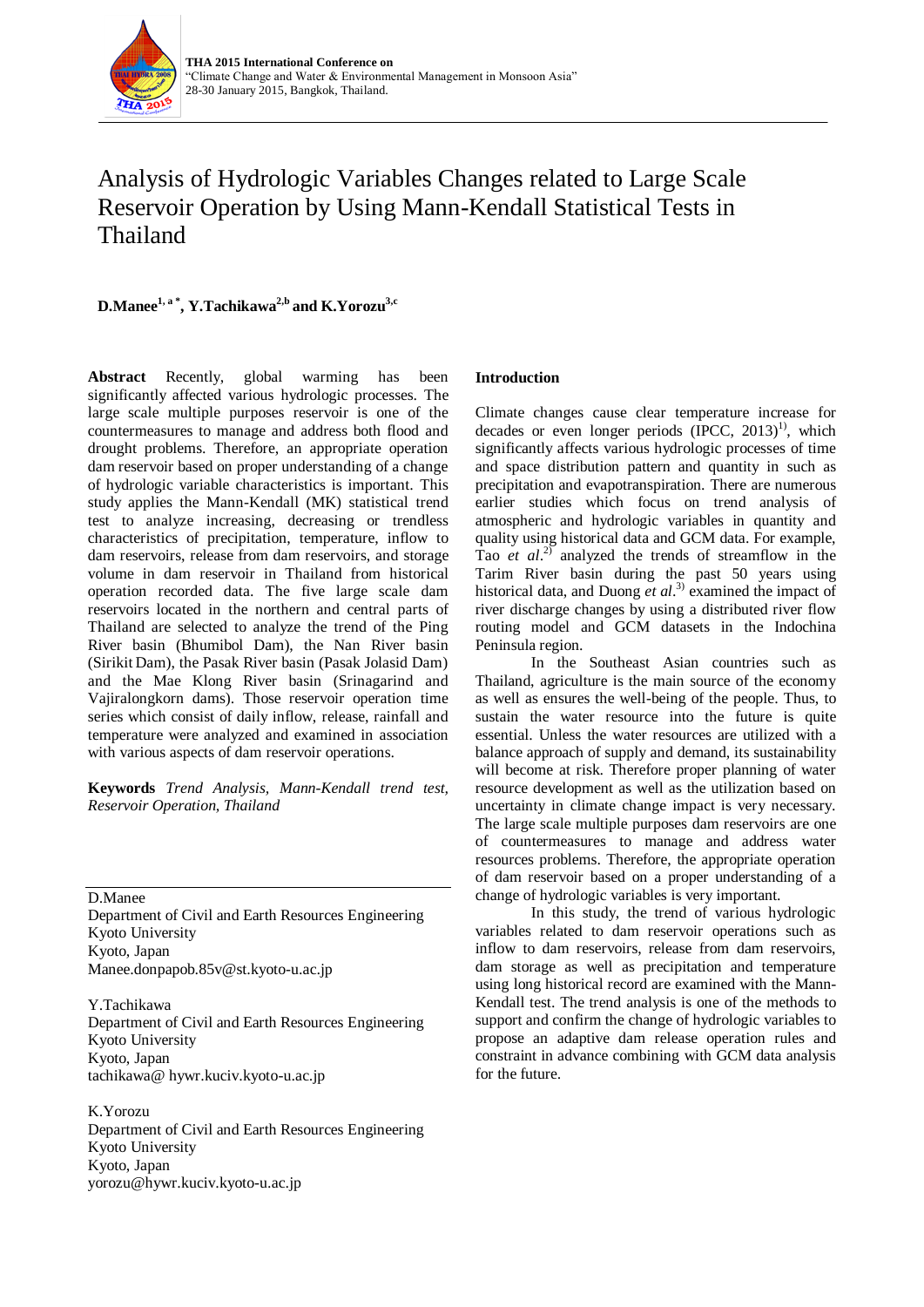

## **Materials and Methods**

The study area is Thailand which is located in the Southeast Asia with an area 513,115 km2. Its climate is tropical climate with clear dry and wet seasons. The seasons are defined as follow: the dry season starts from November until April and the wet season starts from May until October in the central and northern part of Thailand. In the western river basins dry season starts from January until June and wet season begins July until December.

## Study areas and data collection

The five large scale dam reservoir basins located in the northern, western and central parts of Thailand as shown in **Fig. 1** are selected to analyze the historical trend of precipitation, temperature, dam inflow, dam release, and storage. The five basins are the Ping River basin with the Bhumibol Dam (BB), the Nan River basin with the Sirikit Dam (SK), the Pasak River basin with the Pasak Jolasid Dam (PS), and the Mae Klong River basin with the Srinagarind dam (SR) and Vajiralongkorn dam (VRK).

Daily temperature and precipitation data were collected from 25 meteorological stations for the period 1980-2011 and time series of monthly inflow, release and storage data were obtained from the Electricity Generating Authority of Thailand (EGAT) and Thai Royal Irrigation Department (RID) for the period of starting reservoir operation. The reservoir characteristics of reservoir description are given in **Table 1.** The spatial distribution of the selected meteorological stations in Thailand is shown in **Fig. 1**.

**Table 1** Characteristic features of selected reservoirs

| <b>Name</b>       | BB     | SК                                                                                                                 | <b>SR</b> | VRK   | PS     |
|-------------------|--------|--------------------------------------------------------------------------------------------------------------------|-----------|-------|--------|
| Location          |        | 17°14'33″N 17°45'50″N 14°24'31″N 14°47'58″N 14°51'41″N<br>98°58'20"E 100°33'48"E 99°07'42"E 98°35'49"E 101°03'58"E |           |       |        |
| Catchment Area    |        |                                                                                                                    |           |       |        |
| (km2)             | 26.386 | 13.130                                                                                                             | 10.880    | 3.720 | 12,292 |
| Max.Storage (MCM) | 13.462 | 9.510                                                                                                              | 17.745    | 8.860 | 785    |
| Mean Inflow (MCM) | 5.783  | 5.780                                                                                                              | 4.790     | 5.585 | 2.725  |
| Opening Year      | 1964   | 1974                                                                                                               | 1980      | 1984  | 1999   |
| Period (years)    | 50     | 40                                                                                                                 | 34        | 30    | 15     |

## Trend analysis methods

Detecting trends in hydrologic, climatic, water quality and other natural time series has been an active topic for more than three decades now. Statistical tests for the detection of significant trends in hydrologic and climatologic time series can be classified as parametric and non-parametric methods. The parametric trend tests require sample data to be independent and normally distributed, while the non-parametric tests need only that the data be independant<sup>4)</sup>.



**Fig. 1** Location map of large scale reservoirs and meteorological stations in Thailand

The Mann-Kendall trend test<sup>4), 5)</sup> is one of the widely used non-parametric tests to detect significant trends in time series. The Mann-Kendall trend test is based on the correlation between the ranks of a time series and their time order. For the statistics *S* is calculated as equation (1). This statistic represents the number of positive differences minus the number of negative differences for all the differences considered as

$$
S = \sum_{i=1}^{n-1} \sum_{j=i+1}^{n} \text{sgn}(x_j - x_i)
$$
 (1)

where *n* is the number of total data points,  $x_i$  and  $x_j$  are the data values in time series *i* and  $j$   $(j>i)$ , respectively, and sgn  $(x_i-x_i)$  is the sign function as:

$$
sgn(x_j - x_i) = \begin{cases} +1, & \text{if } x_j - x_i > 0 \\ 0 & \text{if } x_j - x_i = 0 \\ -1 & \text{if } x_j - x_i < 0 \end{cases}
$$
 (2)

The variance of Mann-Kendall statistic is calculated by equation (3) as

$$
Var(S) = \frac{n(n-1)(2n+5) - \sum_{i=1}^{m} t_i(t_i - 1)(2t_i + 5)}{18}
$$
 (3)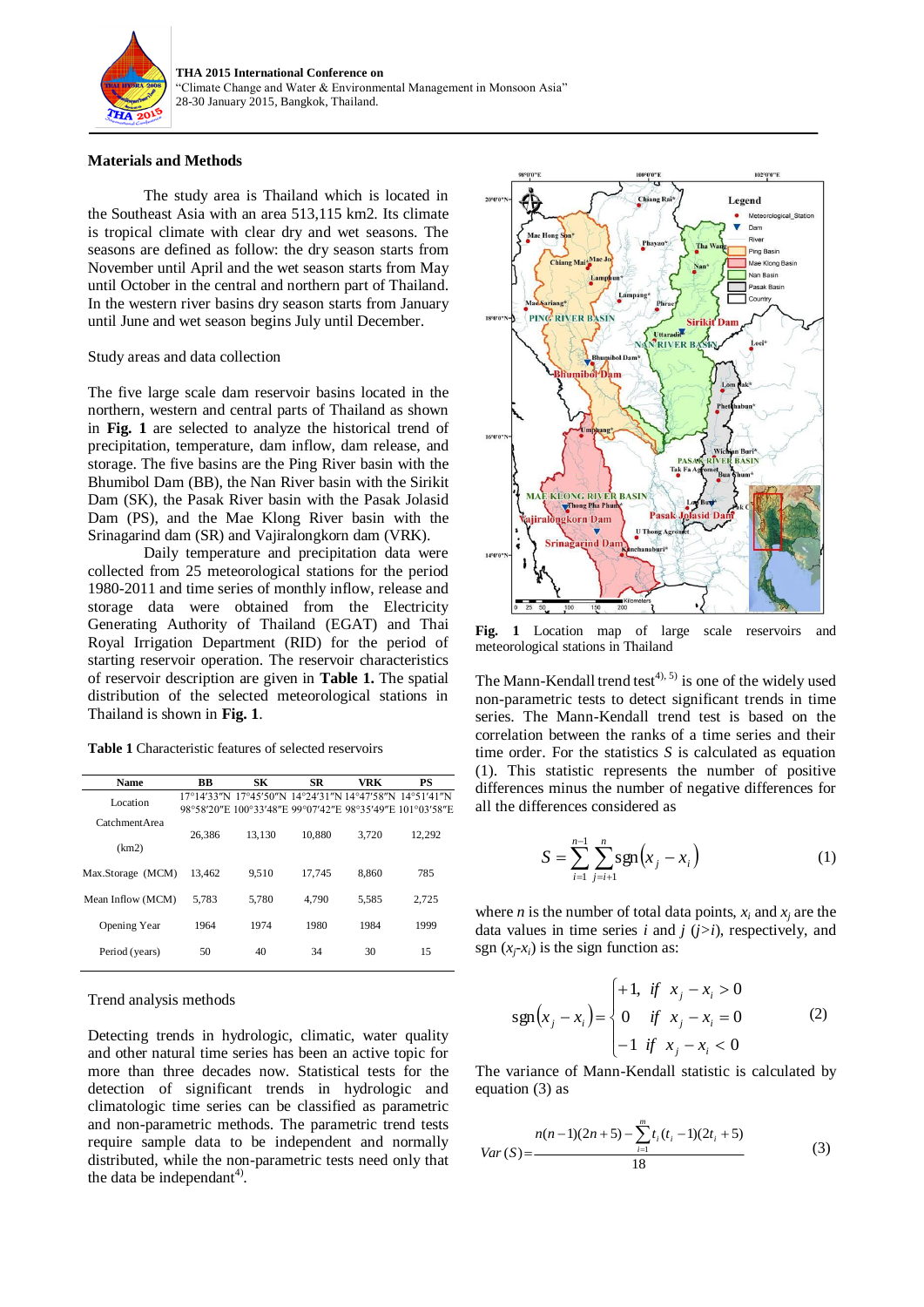

where  $n$  is the number of total data points,  $m$  is the number of tied groups. The tied group mean a simple data having a same value. The  $t_i$  indicates the number of ties of extent *i*. In case of the sample size  $n > 10$ , the standard normal test statistic  $Z<sub>S</sub>$  is estimated by equation (4) as

$$
Z_{s} = \begin{cases} \frac{S-1}{\sqrt{Var(S)}}, & \text{if } S > 0\\ 0 & \text{if } S = 0\\ \frac{S+1}{\sqrt{Var(S)}}, & \text{if } S < 0 \end{cases}
$$
(4)

The positive values of  $Z<sub>S</sub>$  show increasing trends while negative  $Z<sub>S</sub>$  values present decreasing trends. In this study 1% and 5 % significance level ( $α$ ) were used. When  $|Z_s| > Z_{1-\alpha/2}$ , the null hypothesis is rejected and significant trend exists in the time series.  $Z_{1-\alpha/2}$  is obtained from the standard normal distribution table. Therefore, the null hypothesis of no trend is rejected if  $|Z_s| > 1.96$  and  $|Z_s| > 1.96$ 2.576 at the 5% and 1 % significance level respectively.

## **Data analysis**

The observation data used in this study consists of a daily observation of precipitation, temperature, daily inflow, release and volume storage. The daily precipitation, dam inflow and dam release flow data were summed up for monthly, seasonally, and yearly and developed monthly, seasonally and annual time series data for the trend analysis. The daily temperature data were averaged monthly, seasonally, and yearly and developed for each time series data. Similarly the dam storage volume time series were averaged on each month. After compiling alltime series data on each parameter, the monthly time series in the designed month was selected to generate new time series for the Mann-Kendall trend analysis.

In addition, the seasonal analysis also calculate by dividing on dry season (November to April) and wet season (May to October) for the northern and central of study area. The climate for western of study area is delayed, so the calculation was chosen the dry season (January to June) and the wet season (July to December) based on each climate characteristics.

## **Results and discussion**

Analysis of temperature and precipitation trend

Results of applying statistical tests for seasonal and annual temperature and precipitation trend over the period 1980-2011 are presented in **Table 2** and **Fig. 2**. In

**Table 2**, the  $Z<sub>S</sub>$  values in equation (4) are presented. The positive values represent the increasing trend and the bold values shows statistically significant at the 5% or 1% significant level.

All of the entire stations show the little significant increasing trends except some stations near to the BB dam stations while the other stations trends present increasing trend in term of temperature and rainfall. For the results of temperature trend, the Wichianburi and Maejo stations in the Pasak River basin and the Ping River basin showed dramatically insignificant increasing trends at the 1% significance level of temperature in all season. The other stations have slightly increasing and decreasing trends in dry and wet seasons. The temperature in the Pasak, Nan and Mae Klong River basins shows the increasing trends, which means the evapotranspiration trend in those river basins would increase because the temperature is a main factor of evapotranspiration components.

**Table 2** Results of the statistical tests for seasonal and annual temperature and precipitation over the period 1980-2011

| <b>Station</b>      | Temperature |                       | Precipitation |            |                       |                |
|---------------------|-------------|-----------------------|---------------|------------|-----------------------|----------------|
|                     |             | Dry Season Wet Season | Annual        |            | Dry Season Wet Season | Annual         |
| <b>Bhumibol Dam</b> | 0.214       | $-0.714$              | $-0.018$      | 0.712      | $-0.188$              | $-0.021$       |
| Chiang Mai          | 0.464       | $-2.194*$             | $-1.053$      | $-0.335$   | $-0.314$              | $-0.649$       |
| Chiang Rai          | $1.963*$    | 0.839                 | 1.731         | 0.251      | $-0.565$              | $-0.523$       |
| Lampang             | $2.569**$   | 0.036                 | 1.855         | 0.126      | $-0.628$              | $-0.607$       |
| Lamphun             | 0.788       | $-1.632$              | $-0.263$      | $-0.068$   | 1.564                 | 1.19           |
| Mae Hong Son        | $-0.244$    | $-0.732$              | $-0.619$      | 0.555      | 0.795                 | 0.795          |
| Mae Jo              | $2.963**$   | 0.691                 | 2.904**       | 0.34       | $-1.216$              | $-1.112$       |
| Phayao              | $-0.338$    | 0.319                 | 0.638         | $-0.187$   | 2.108*                | 1.836          |
| Mae Sariang         | 0.143       | $-1.07$               | $-0.749$      | 1.13       | $\Omega$              | 0.251          |
| Nan                 | 1.035       | 0.125                 | 0.517         | 0.272      | 0.188                 | 0.293          |
| Phrae               | $-0.393$    | $-0.624$              | $-0.232$      | 1.193      | 0.649                 | 0.733          |
| Tha Wang Pha        | $-0.892$    | 1.035                 | 0.91          | 0.054      | 0.715                 | 0.412          |
| Uttaradit           | 1.427       | $-0.125$              | 0.5           | $\theta$   | $-1.047$              | $-1.214$       |
| Phetchabun          | 1.285       | 0.178                 | 1.285         | $2.156*$   | 0.9                   | 1.465          |
| Pak Chong           | $2.623**$   | $-0.963$              | 1.267         | 0.921      |                       | 2.219* 2.623** |
| Lom Sak             | $2.177*$    | $-0.125$              | 1.409         | 0.076      | 0.195                 | 0.433          |
| Lop buri            | 0.178       | 0.071                 | 0.107         | 0.23       | $-1.088$              | $-0.481$       |
| Loei                | 1.249       | $-0.624$              | 0.892         | 0.586      | 1.005                 | 1.235          |
| <b>Bua Chum</b>     | 0.393       | 0.225                 | 0.161         | $-0.303$   | 0.195                 | $-0.206$       |
| Wichian Buri        | $2.814**$   | $2.176*$              | $2.701**$     | 1.741      | 0.108                 | 0.966          |
| Tak Fa              | 0.696       | $-0.731$              | 0.232         | 0.954      | 1.047                 | 1.17           |
| Kanchanaburi        | $-0.892$    | 1.873                 | 0.232         | $-0.147$   | $-0.586$              | $-0.356$       |
| Thong Pha Phum      | 0.731       | $2.301*$              | 1.855         | 0.52       | 0.011                 | 0.412          |
| Uthong              | $-1.82$     | 0.464                 | $-0.892$      | $-3.181**$ | $2.972**$             | $-0.544$       |
| Umphang             | 0.535       | $-1.356$              | $-0.393$      | 1.363      | 0.824                 | 1.761          |

Bold Character represent trends identified with

\*Statistically significant trends at 5% significance level (1.960)

\*\*Statistically significant trends at 1% significance level (2.576)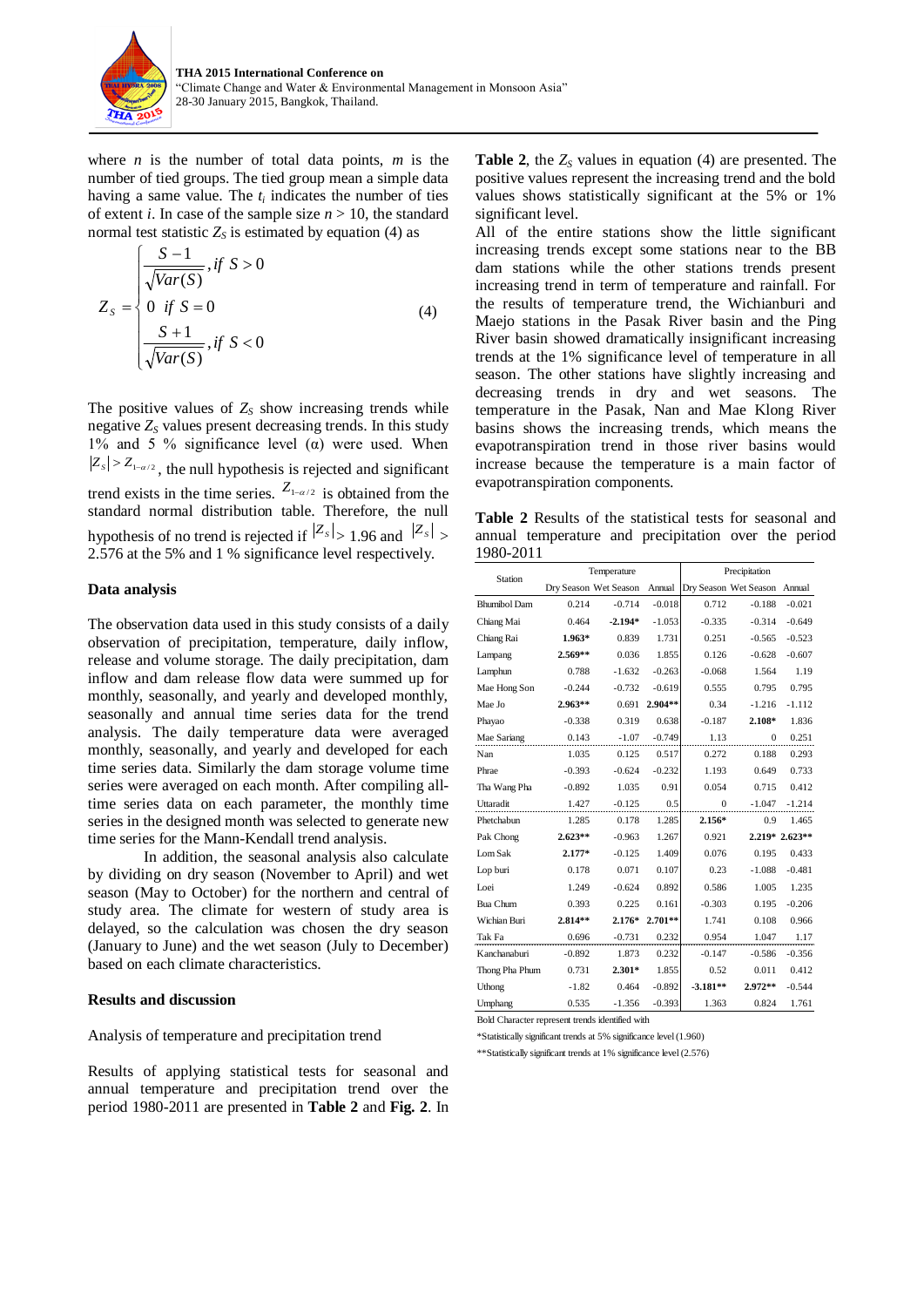

**THA 2015 International Conference on**  "Climate Change and Water & Environmental Management in Monsoon Asia" 28-30 January 2015, Bangkok, Thailand.



**Fig.2** Spatial distribution of meteorological stations with increasing, decreasing and no trends for seasonal and annual data during the period 1980-2011.

According to the precipitation trend results, the precipitation trends of the Pasak, Nan and Mae Klong River basins also slightly increase as similar trends with the temperature.

#### Analysis of inflow trend

The output of the analyzed inflow series was summarized in **Table3**. The inflow series of the SK dam at the Nan River basin and the SR dam at the Mae Klong River basin were found significant increasing trends throughout the year, which are corresponding with the increasing precipitation trends. Both increasing and decreasing trends were detected at the BB, PS and VRK dams. The VRK and BB dam have a strong significant decreasing trend at 1% significance levels in early dry season. The Pasak reservoir was found only three months of slightly increasing trends comparing with other nine month significant decreasing trends, even though, the precipitation trends in the Pasak River basin have been detected increasing trends in all stations that cover the basin. This suggests the higher evapotranspiration rate occurred, which made the reducing the amount of water resources in the basin.

| Month/Season | Test statistic $(Zs)$ |          |           |           |              |  |
|--------------|-----------------------|----------|-----------|-----------|--------------|--|
|              | <b>BB</b>             | SK       | <b>PS</b> | <b>SR</b> | <b>VRK</b>   |  |
| Jan          | $-2.141*$             | 1.27     | $\theta$  | 0.415     | $-2.12*$     |  |
| Feb          | $-1.824$              | $2.552*$ | $-1.204$  | 0.978     | $-2.345*$    |  |
| Mar          | $-0.351$              | 0.804    | $-0.985$  | 1.038     | $-0.769$     |  |
| Apr          | $-0.97$               | 0.781    | 0.109     | 0.326     | $-2.157*$    |  |
| May          | 1.029                 | 0.874    | $-0.495$  | 0.83      | 0.732        |  |
| Jun          | 0.151                 | 0.408    | $-0.594$  | 0.86      | 0.071        |  |
| Jul          | 0.46                  | 0.92     | $-1.188$  | 1.986*    | $2.212*$     |  |
| Aug          | $-0.067$              | 0.804    | $-0.891$  | $2.194*$  | 1.249        |  |
| Sep          | $-0.033$              | 1.014    | 0.495     | 1.393     | 1.855        |  |
| Oct          | 0.184                 | 0.478    | 0.891     | 1.127     | 0.928        |  |
| Nov          | $-1.422$              | 0.384    | $-1.188$  | 0.296     | 0.036        |  |
| Dec          | $-2.894**$            | 2.598**  | $-2.078*$ | 0.385     | $\mathbf{0}$ |  |
|              |                       |          |           |           |              |  |
| Dry Season   | $-1.939$              | 1.766    | $-1.642$  | 1.334     | 0.319        |  |
| Rainy Season | 0.151                 | 0.851    | 0.396     | 1.186     | $2.07*$      |  |
| Annual       | $-0.233$              | 0.702    | 0.495     | 1.512     | $1.97*$      |  |

**Table 3** Results of the statistical tests for monthly, seasonal and annual inflow over the period from the operation to 2013

Bold Character represent trends identified with

\*Statistically significant trends at 5% significance level (1.960)

\*\*Statistically significant trends at 1% significance level (2.576)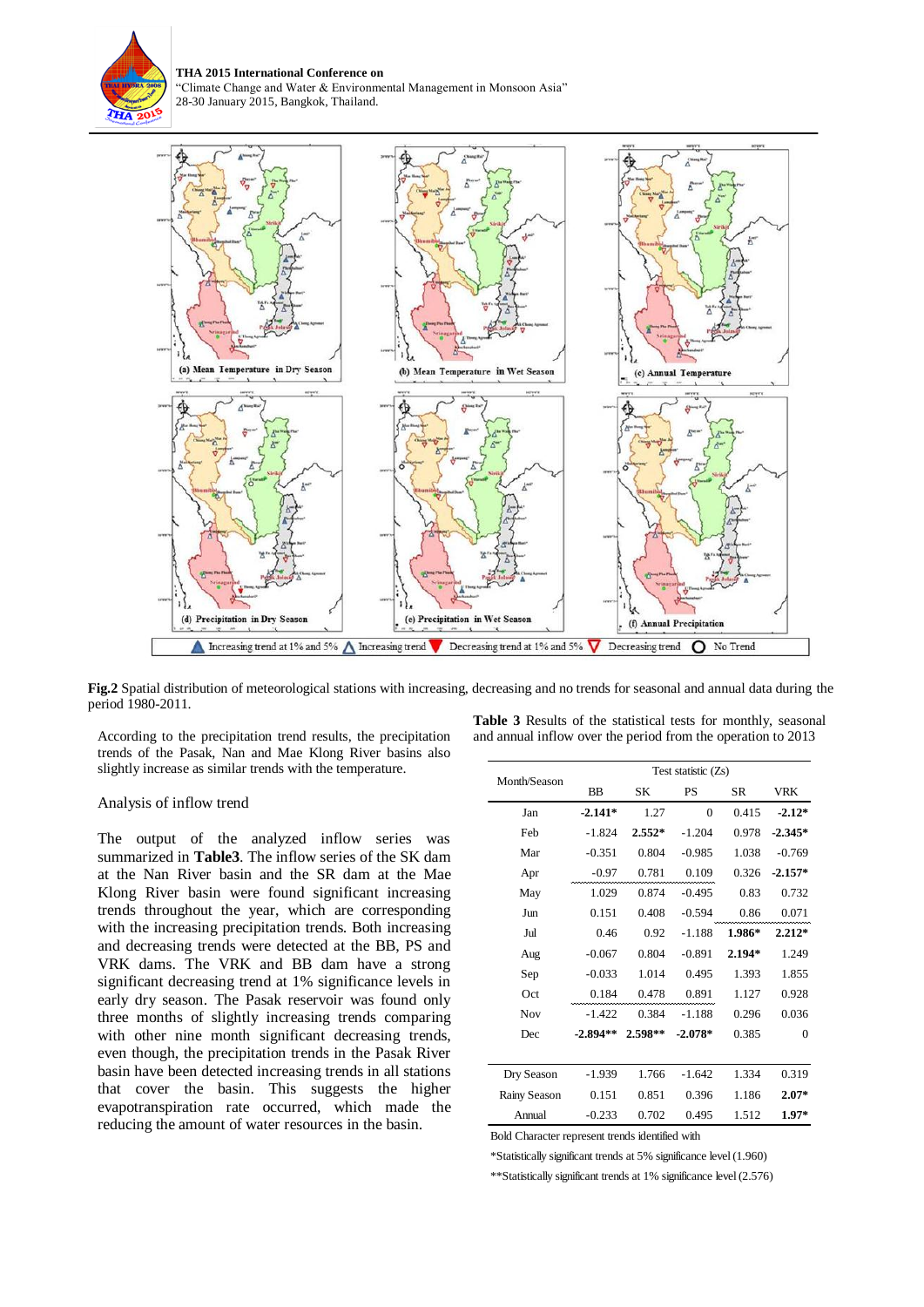

# Analysis of release flow trend

The monthly, seasonal and annual trends of release flow obtained by the Mann-Kendall test are given in **Table 4**. According to these results, the significant increasing trend at 1% significance level of release flow during dry season were found except the Pasak dam, however the release flow of the Pasak dam has a little significance increasing trends especially on December and January at the 1% significance level. The inflow trends of the BB and SK dams during early wet season (May to July) found increasing trends as shown in **Table 3**. Therefore, the release of the BB, SK and PS dams in wet season have significant decreasing trend to store the flood flows in the Ping, Nan and Pasak Rivers. In brief, the results found generally increasing significant trends in dry season of release flow in all reservoirs for high water demand, and decrease trends in the BB, SK, and PS dams to store water in the rainy season.

**Table 4** Results of the statistical tests for monthly, seasonal and annual release flow over the period starting from the operation to 2013

| Month/Season | Test statistic (Zs) |                                   |              |           |            |  |
|--------------|---------------------|-----------------------------------|--------------|-----------|------------|--|
|              | <b>BB</b>           | SK                                | PS           | <b>SR</b> | <b>VRK</b> |  |
| Jan          | $3.543**$           | 4.928**                           | $3.266**$    | 3.579**   | $2.72**$   |  |
| Feb          | $4.215**$           | 3.944**                           | 1.683        | 4.092**   | 4.858**    |  |
| Mar          | 2.595**             | $2.179*$                          | 1.584        | $3.765**$ | 3.395**    |  |
| Apr          | 1.457               | 0.478                             | $-0.792$     | 2.846**   | $4.221**$  |  |
| May          | $-1.405$            | $-0.711$                          | $\mathbf{0}$ | $3.172**$ | $2.532*$   |  |
| Jun          | $-1.69$             | $-0.151$                          | 0            | $2.046*$  | $-0.469$   |  |
| Jul          | $-2.476*$           | $-1.456$                          | $-0.693$     | 2.075*    | 0.206      |  |
| Aug          | $-2.108*$           | $-1.34$                           | $-0.693$     | 1.66      | 1.069      |  |
| Sep          | $-3.279**$          | $-2.039*$                         | $-0.792$     | 0.049     | $-0.019$   |  |
| Oct          | $-2.509*$           | $-1.2$                            | 0.891        | $3.143**$ | 1.427      |  |
| <b>Nov</b>   | $-0.569$            | $-0.198$                          | $-0.891$     | $2.787*$  | $2.676**$  |  |
| Dec          | 1.941               | $3.111**$                         | $2.771**$    | $3.41**$  | $2.034*$   |  |
|              |                     |                                   |              |           |            |  |
| Dry Season   | $2.957**$           | $3.29**$                          | 0.766        | $3**$     | 3.358**    |  |
| Rainy Season | $-2.225*$           | $-1.13$                           | 0.099        | 1.832     | 1.356      |  |
| Annual       | 0.353               | 1.379                             | 0.396        | $3.13**$  | $2.72**$   |  |
| $T = 11.01$  |                     | $\cdot$ 1 $\cdot$ $\cdot$ $\cdot$ | $\cdot$ .1   |           |            |  |

Bold Character represent trends identified with

\*Statistically significant trends at 5% significance level (1.960)

\*\*Statistically significant trends at 1% significance level (2.576)

# Analysis of storage trend

Results of the Mann-Kendall test to the monthly storage volume at the end of each month are presented in Table 5. As shown, the majority of the monthly trends in the BB and PS dam have a significant decreasing trend due to reservoir operation based on existing rule curve while

the SR dam shows increasing trend throughout the year. The SK and VRK dams remain the similar trends of increasing trends in wet season and of decreasing trends in dry season as a natural condition. Moreover, the significant decreasing trend at the 1% significance level from February to July of BB Dam and from January to April and August of PS dam were detected.

## Insufficient and excess storage volume

Insufficient and excess storage volume below or exceeding the rule curves of all reservoirs were also evaluated from the beginning of each dam operation. The insufficient storage volume means the amount of volume below the lower rule curve while the excess volume represents the total of volume exceeding the upper rule curve. The explanation of insufficient and excess storage volume is illustrated as **Fig. 3.** The results of this analysis are summarized in Table 6. At the BB dam, increasing of insufficient storage volume trends was detected, which is corresponding on previous analysis of reduced inflow and increasing outflow trends results. The PS Dam also had a similar significant inflow and outflow trends results with the BB dam nevertheless the results of insufficient and excess storage volume results of the PS dam have indistinct. The SK, SR and VRK dams show gradually a rising trends of excess storage volume same an inflow trends of preceding section that represent the water resources in those areas would be increased.

**Table 5** Results of the statistical tests for monthly, seasonal and annual storage over the period starting from the operation to 2013

| Month      | Test statistic (Zs) |          |                     |       |            |  |
|------------|---------------------|----------|---------------------|-------|------------|--|
|            | BB                  | SК<br>PS |                     | SR.   | <b>VRK</b> |  |
| Jan        | $-1.491$            | $-0.012$ | $-1.971*$           | 1.186 | 1.294      |  |
| Feb        | $-2.112*$           |          | $-0.827 - 2.847**$  | 1.127 | 0.807      |  |
| Mar        | $-2.629**$          |          | $-1.456 - 2.956$ ** | 0.889 | 0.619      |  |
| Apr        | $-2.801**$          |          | $-1.619 - 3.175$ ** | 0.741 | $-0.169$   |  |
| May        | $-2.681**$          | $-1.503$ | $-1.534$            | 0.415 | $-0.694$   |  |
| Jun        | $-2.422*$           | $-1.107$ | $-1.782$            | 0.682 | $-0.178$   |  |
| Jul        | $-1.982*$           | $-0.641$ | $-1.881$            | 0.652 | 0.107      |  |
| Aug        | $-1.664$            |          | $0.128 - 2.573**$   | 1.275 | 1.534      |  |
| Sep        | $-1.577$            | 0.454    | $-1.089$            | 1.571 | 1.249      |  |
| Oct        | $-1.284$            | 0.618    | 1.386               | 1.601 | 1.463      |  |
| <b>Nov</b> | $-0.957$            | 0.757    | 1.089               | 1.423 | 1.427      |  |
| Dec        | $-1.112$            | 0.734    | $-0.693$            | 1.156 | 1.463      |  |

Bold Character represent trends identified with

\*Statistically significant trends at 5% significance level (1.960)

\*\*Statistically significant trends at 1% significance level (2.576)